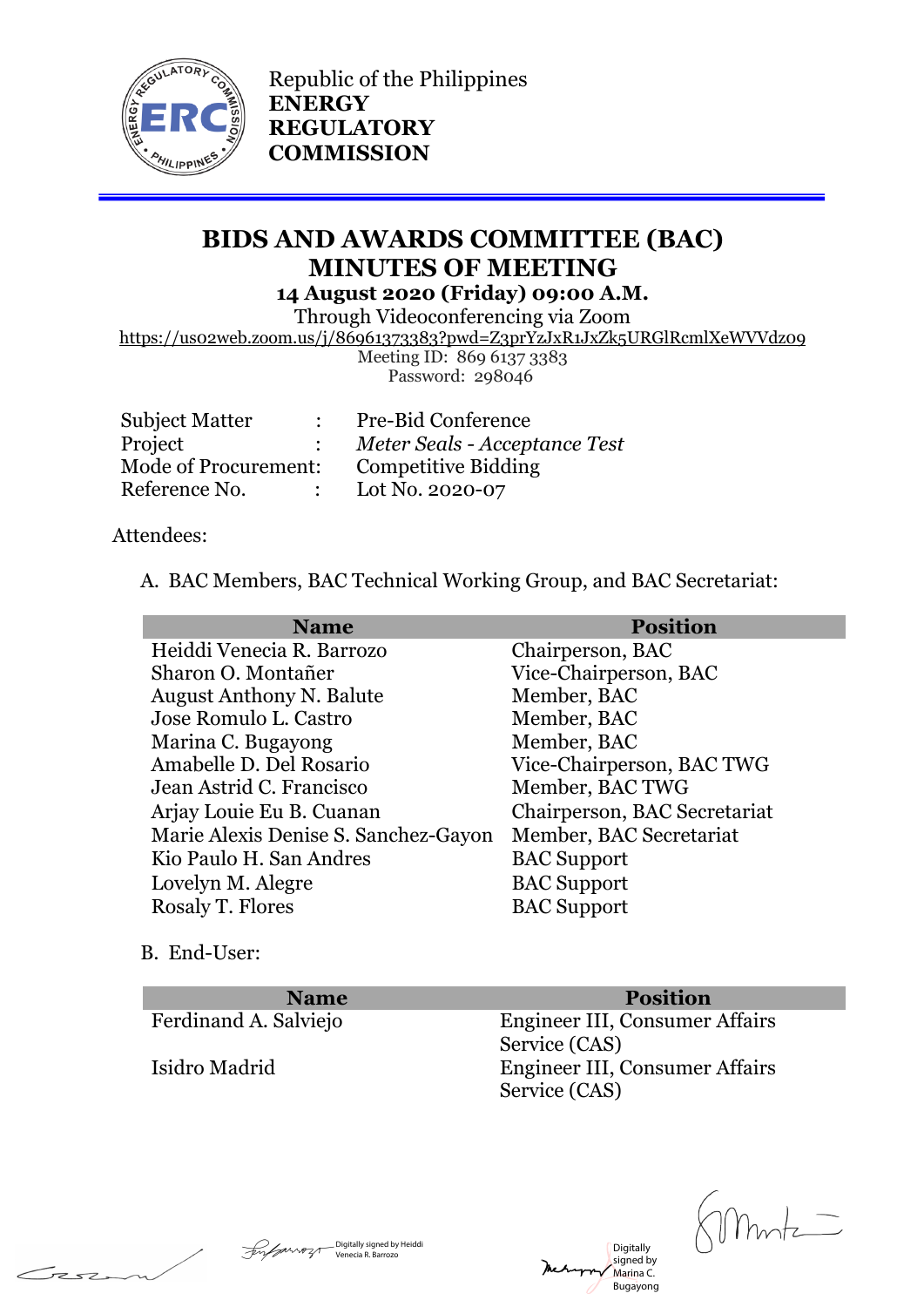C. Prospective Bidders:

| <b>Name</b>              | Company                        |
|--------------------------|--------------------------------|
| <b>Charles Ratcliffe</b> | AGP Trading Inc.               |
| Beng Romo                | AGP Trading Inc.               |
| Miko Cornelio Pacia      | AGP Trading Inc.               |
| Genna Dimaano            | Mega Fortris Philippines, Inc. |
| Jarrod Ng                | Mega Fortis Philippines, Inc.  |

### **I. Call to Order**

The Pre-Bid Conference for the Procurement of Meter Seals - Acceptance Test with an Approved Budget of the Contract (ABC) of Seven Million Three Hundred Eighteen Thousand Five Hundred Pesos (PhP7,318,500.00), was called to order at two minutes past nine o'clock in the morning (09:02 A.M.) through videoconferencing via Zoom, with BAC Chairperson Heiddi Venecia R. Barrozo as the presiding officer.

### **II. Determination of Quorum**

The BAC Secretariat Chairperson Arjay Louie Eu B. Cuanan confirmed the presence of a quorum with the attendance of all the members of the BAC. After having established the required quorum, BAC Secretariat Chairperson Cuanan likewise acknowledged the presence of the BAC Secretariat, Technical Working Group (TWG), representatives from the end-user and the representatives from the prospective bidders. Invitations to observe the Pre-Bid Conference were sent to Bishops-Businessmen's Conference for Human Development (BBC), Commission on Audit (COA), Philippine Chamber of Commerce and Industry (PCCI), Philippine Institute of Certified Public Accountants (PICPA); and Transparency Accountability Network (TAN). However, none of the invited observers attended the Pre-Bid Conference despite such notice.

### **III. Presentation of the Requirements of the Project**

 BAC Chairperson Barrozo manifested the availability of the Philippine Bidding Documents (PBD) of the subject project online. She then presented the salient features of the Technical Specifications, to wit:

*Minutes of Meeting: Pre-Bid Conference for the Procurement of Meter Seals - 2 Acceptance Test*

Digitally signed by Marina C. Digitally signed by Heiddi and Digitally signed by Heiddi and Digitally Signed by Martina and Digital Digital<br>
Venecia R. Barrozo

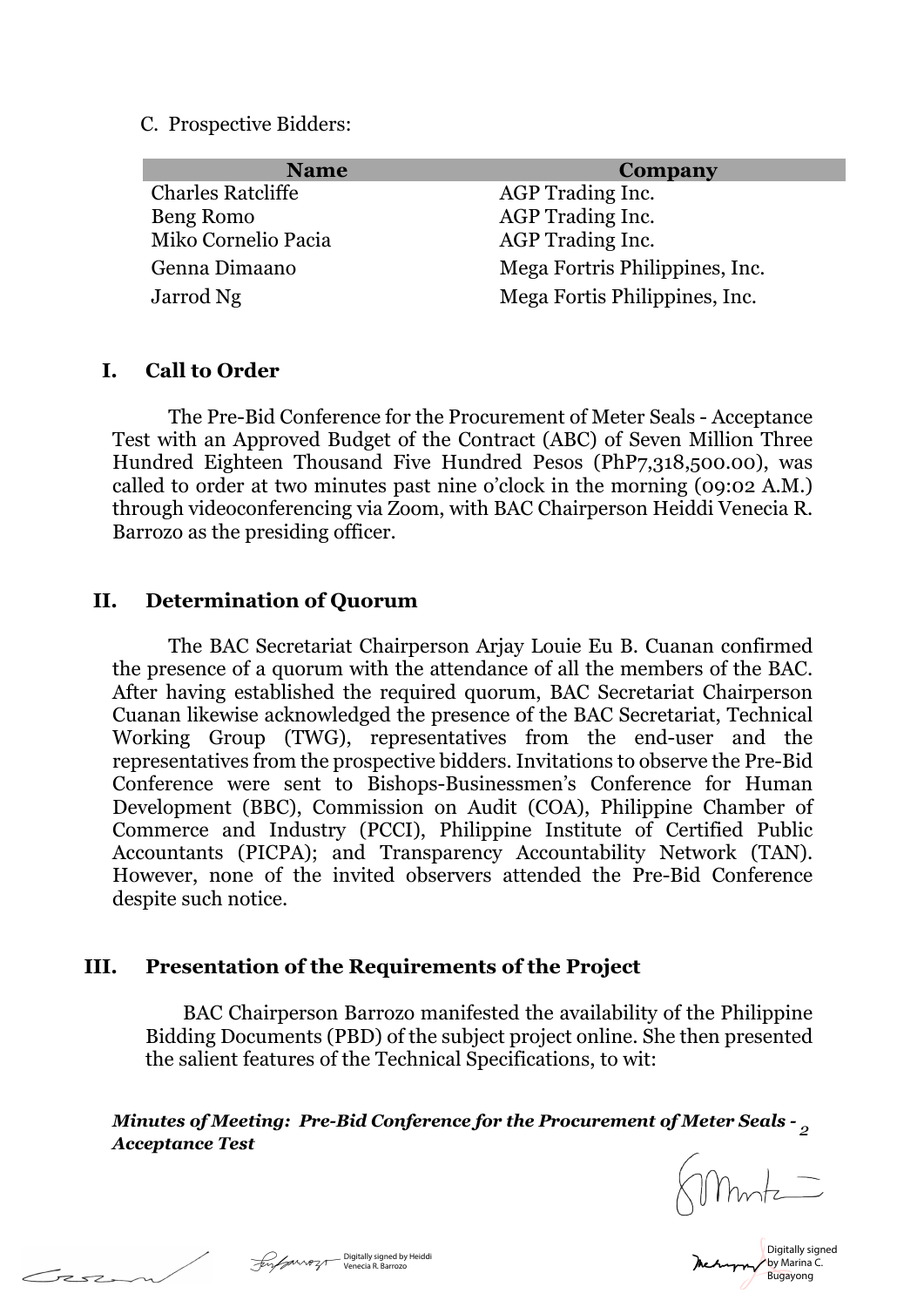## Specifications of the Meter Seals for Acceptance Test

| Quantity                   | 1,230,000 pieces                                                                                                                                         |  |
|----------------------------|----------------------------------------------------------------------------------------------------------------------------------------------------------|--|
| Material                   | Polycarbonate material, Industrial<br>Outdoor<br>type,<br>suitable<br>for<br>temperature up to $110^{\circ}$ C                                           |  |
| Color                      | <b>Transparent Orange Color</b>                                                                                                                          |  |
| Seal Type                  | Anchor-type with three sets of locking<br>arrow head Unbreakable bridge<br>connecting the body and the arrow<br>head                                     |  |
| <b>Markings</b>            | Embossed new Energy Regulatory<br>Commission (ERC) logo on the seal's<br>body Special Embossed Marking                                                   |  |
| <b>Body Dimensions</b>     | Length shall not be more than 30mm<br>Width shall not be more than 13mm<br>Thickness shall not be more than<br>6mm                                       |  |
| <b>Sealing Wire</b>        | Copper material with length shall not<br>be less than 19cm; Size #24AWG with<br>#26AWG spiral twisted over it                                            |  |
| <b>Seal Serial Numbers</b> | Ten Digit Laser Printed Serial<br>Numbers, Black Ink, Font Size No.12<br>Arial, with corresponding Barcode<br>against White Background                   |  |
|                            | Series starting from<br>20V0000001 to 20V0050000<br>Series starting from 20M0050001 to<br>20M0100000<br>Series starting from 20L0100001 to<br>20L1230000 |  |

*Minutes of Meeting: Pre-Bid Conference for the Procurement of Meter Seals - Acceptance Test <sup>3</sup>*

 $\frac{1}{\sqrt{\frac{\sum_{i=1}^{N} \binom{n}{i}}{\sum_{i=1}^{N} \binom{n}{i}}}$ 

Mehappy by Marina C. Bugayong

Digitally signed by Heiddi Venecia R. Barrozo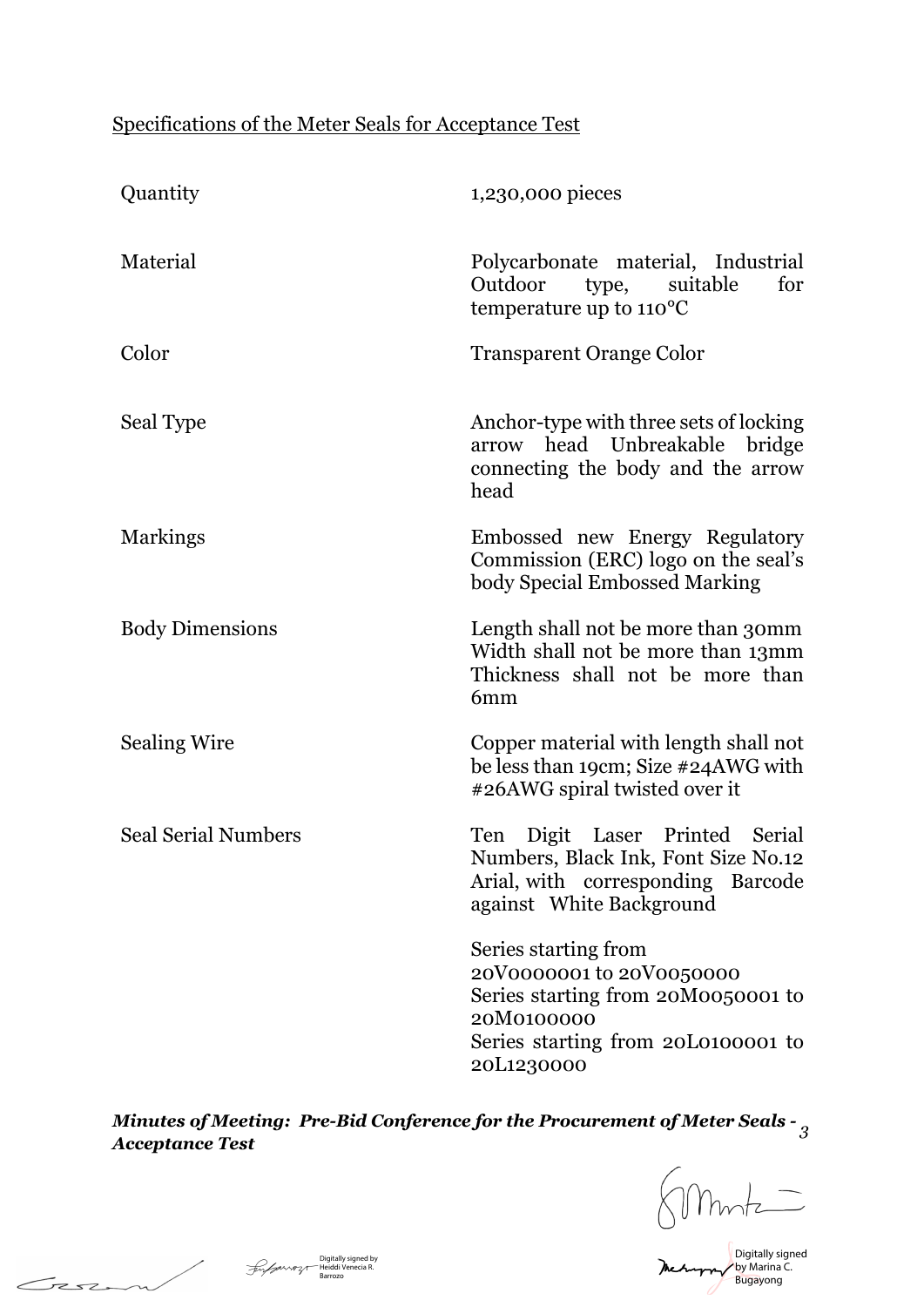Packaging Supplied in mat form with five (5) pieces per mat Delivered in boxes with One Thousand (1,000) pieces per box

## Schedule of Deliveries

| <b>Delivery</b>              | Date                                    | Quantity<br>(pcs) | <b>Serial</b><br><b>Numbers</b> | <b>Place of Delivery</b>                          |
|------------------------------|-----------------------------------------|-------------------|---------------------------------|---------------------------------------------------|
| First<br>(1 <sup>st</sup> )  | not later<br>than<br>December<br>3,2020 | 50,000            | 20V0000001 to<br>20V0050000     | (to be delivered at the<br>Cebu City ERC Office)  |
|                              | not later<br>than<br>December<br>3,2020 | 50,000            | 20M0050001<br>to<br>20M0100000  | (to be delivered at the<br>Davao City ERC Office) |
|                              | not later<br>than<br>December<br>3,2020 | 330,000           | 20L0100001 to<br>20L0430000     | (to be delivered at the<br>Pasig City ERC Office) |
|                              | <b>Total</b>                            | 430,000           |                                 |                                                   |
| Second<br>(2 <sup>nd</sup> ) | not later<br>than<br>February<br>4,2021 | 400,000           | 20L0430001 to<br>20L0830000     | (to be delivered at the<br>Pasig City ERC Office) |
|                              | <b>Total</b>                            | 400,000           |                                 |                                                   |
| Third<br>$(3^{\rm rd})$      | not later<br>than<br>April 1,<br>2021   | 400,000           | 20L0430001 to<br>20L1230000     | (to be delivered at the<br>Pasig City ERC Office) |
|                              | <b>Total</b>                            | 400,000           |                                 |                                                   |
| <b>Grand Total</b>           |                                         | 1,230,000         |                                 |                                                   |

*Minutes of Meeting: Pre-Bid Conference for the Procurement of Meter Seals - Acceptance Test <sup>4</sup>*

 $Smmz$ 

Digitally signed by

Bigitally signed by<br>Fight Heiddi Venecia R. Barrozo

Casa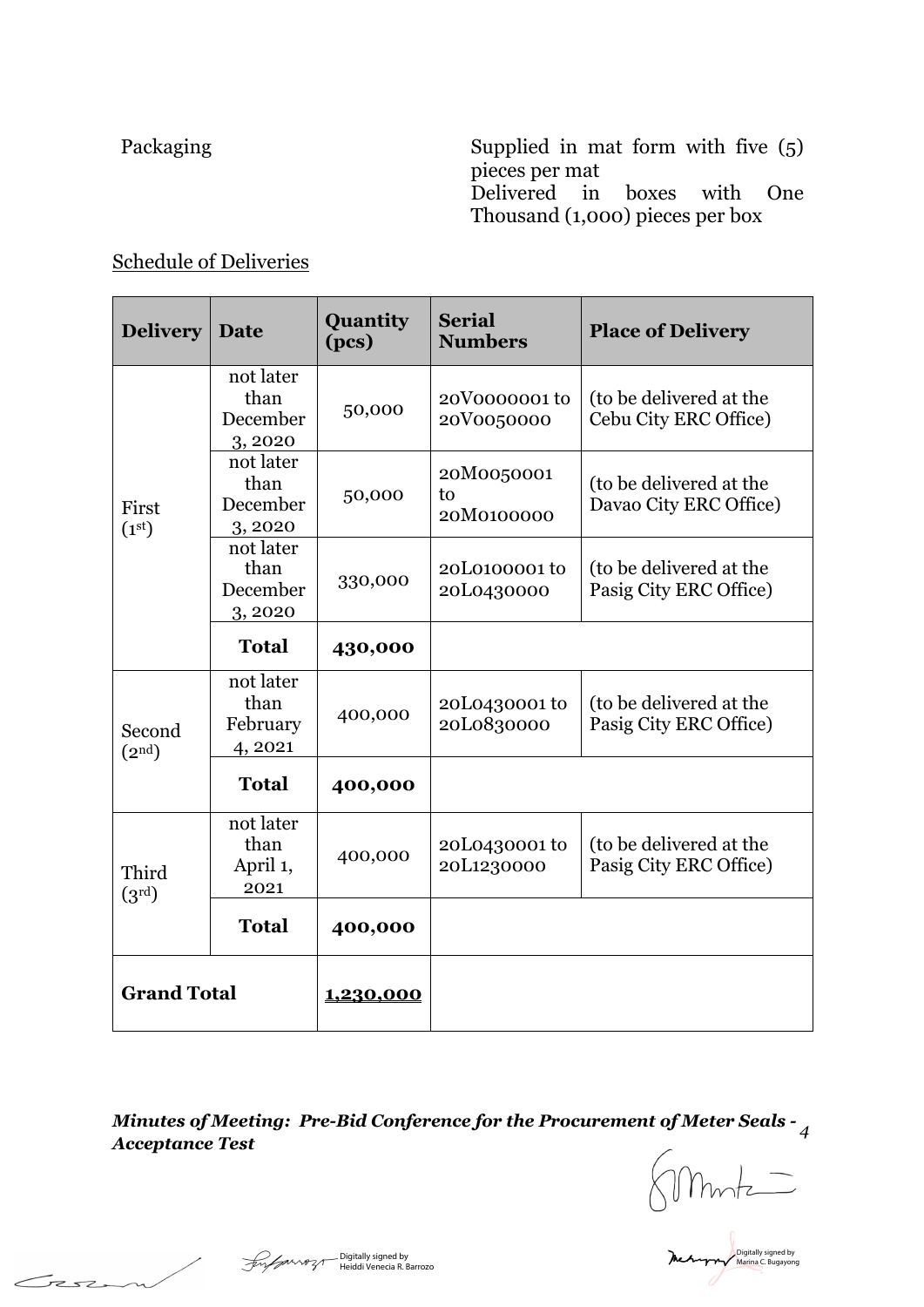## **IV. Question and Answer**

**1. Mr. Charles Ratcliffe** from AGP Trading Inc. asked if the required material for the meter seal bridge connecting the body and the arrow head should really be "unbreakable". He explained that the material used for the seal is made out of plastic, which will necessarily break upon the application of excessive force.

Mr. Ratcliffe further asked if the material could instead be "flexible and not easily broken", since it is made out of plastic.

- **Mr. Ferdinand A. Salviejo**, representative of CAS, confirmed that since the material is made out of plastic, the more appropriate term to be used should be "flexible and not easily broken" instead of "unbreakable".
- The BAC stated that a Bid Bulletin will be issued to reflect the changes to the requirement.
- **2. Mr. Charles Ratcliffe** raised before the BAC a discrepancy in the serial numbers indicated in the second and third phase of the schedule of delivery. The second phase started at "**20L0430001** and ended at **20L0830000"**. While the third phase started again at "**20L0430001** and ended at **20L1230000"**.
	- **Mr. Salviejo** confirmed that there is a typographical error in the indicated serial number which they submitted to the BAC and which were adopted in the bidding documents. He clarified that the correct serial number should be "**20L0830001** to **20L1230000" instead of** "**20L0430001** and ended at **20L1230000"**.
	- The BAC declared that the amendment to the serial number will be incorporated in the Bid Bulletin to be issued.
- **3. Ms. Genna Dimaano** from Mega Fortris Philippines Inc. manifested that they do not have ten (10) samples of transparent orange color at the moment. She asked if they can instead submit two (2) to three (3) samples in orange and the rest in blue, as reference. She also asked if, instead of a sample with the "special symbol", they can be allowed to submit an engineering drawing of the special symbol together with the sample. She further asked what type of barcode the ERC is using. Lastly, she asked if

*Minutes of Meeting: Pre-Bid Conference for the Procurement of Meter Seals - Acceptance Test <sup>5</sup>*

Digitally signed by Marina C. Bugayong

Tesz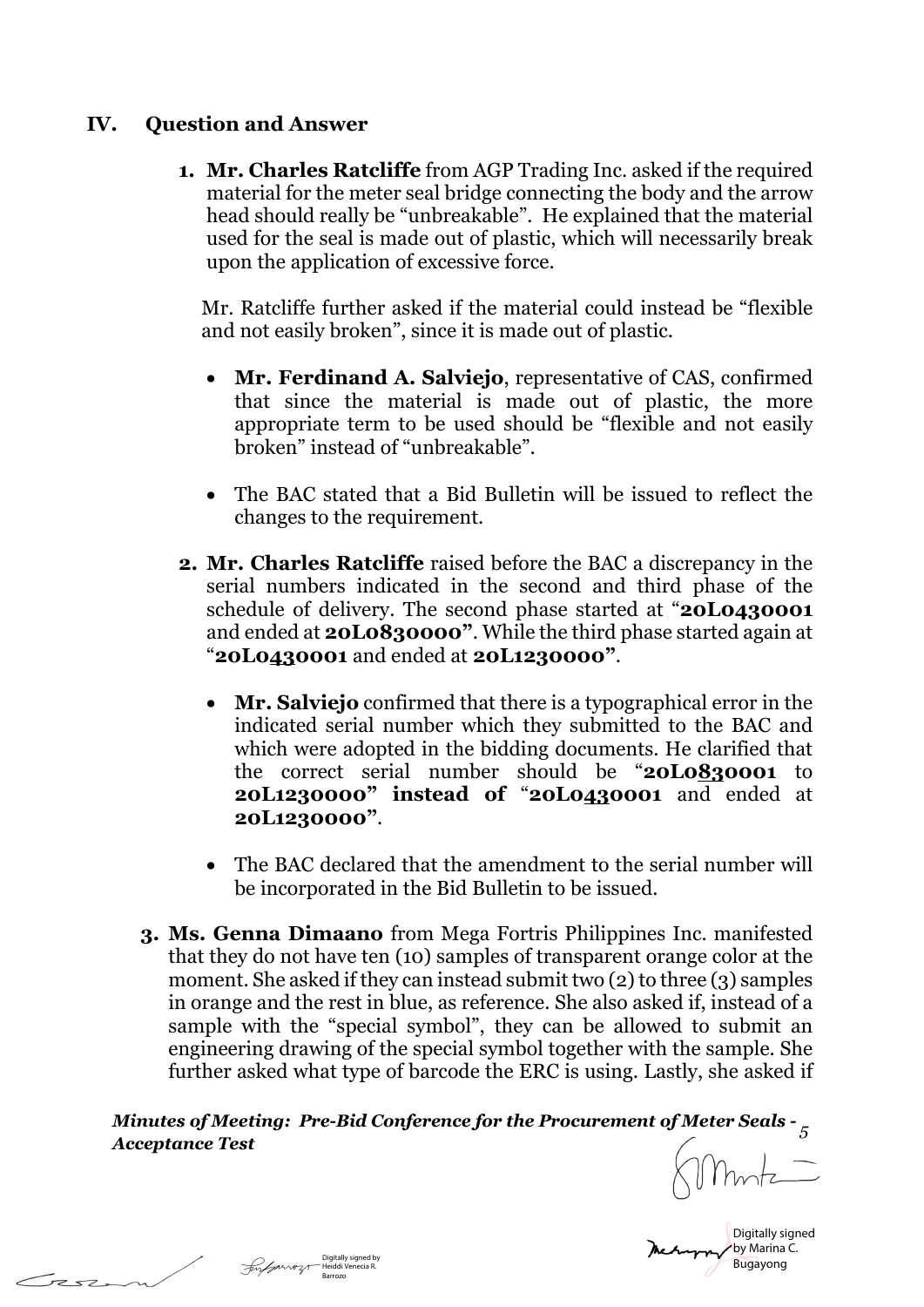the consularized Sworn Statement should be submitted together with the documentary requirements for bid submission. She explained that it usually takes fourteen (14) days to secure said document and another five (5) days to transport through private courier.

- **Mr. Salviejo** answered that a bidder can submit samples in other colors, as long as the other specifications are complied with, including the three (3) sets of locking arrow heads. He also added that the embossed ERC logo must be present in the sample.
- **Mr. Salviejo** clarified as well that the prospective bidder needs to submit an undertaking that they will provide the special symbol in the seal if they win the bidding.
- **Mr. Salviejo** answered that there is no particular specification for the barcode, as long as the bar code indicates the serial number.
- **Mr. Salviejo** answered that the consularized Sworn Statement from the manufacturer must be submitted when the prospective bidder wins the bid.
- The BAC declared that these clarifications as to the requirements will be incorporated in the Bid Bulletin to be issued.
- **4. Mr. Charles Ratcliffe, in relation to the questions and clarifications raised by Ms. Dimaano,** manifested that in previous bidding activities conducted by the ERC, the submission of the samples which are in accordance with the Technical Specifications, including the required color, is required to be made during the bid opening. He emphasized that the same has been the prevailing practice of ERC through several years. He further narrated that for AGP Trading, once they find out the advertisement in PhilGEPS and examine the specifications therein, they rush the manufacturing of the sample which only takes one (1) day to produce ten (10) sample pieces, and another four (4) to five (5) days for air shipping. He added that the prospective bidders still have until 31 August 2020 anyway to produce the samples. He therefore inquired as to the reason for the deviation from the said previous practice.

*Minutes of Meeting: Pre-Bid Conference for the Procurement of Meter Seals - 6 Acceptance Test*

Digitally signed by Marina C. Digitally signed by Heiddi المستوى المستوى المستوى المستوى المستوى المستوى المستوى المستوى المستوى المستوى الم<br>Bugayong المستوى المستوى المستوى المستوى المستوى المستوى المستوى المستوى المستوى المستوى المستوى المستوى المست

 $\mathcal{F}$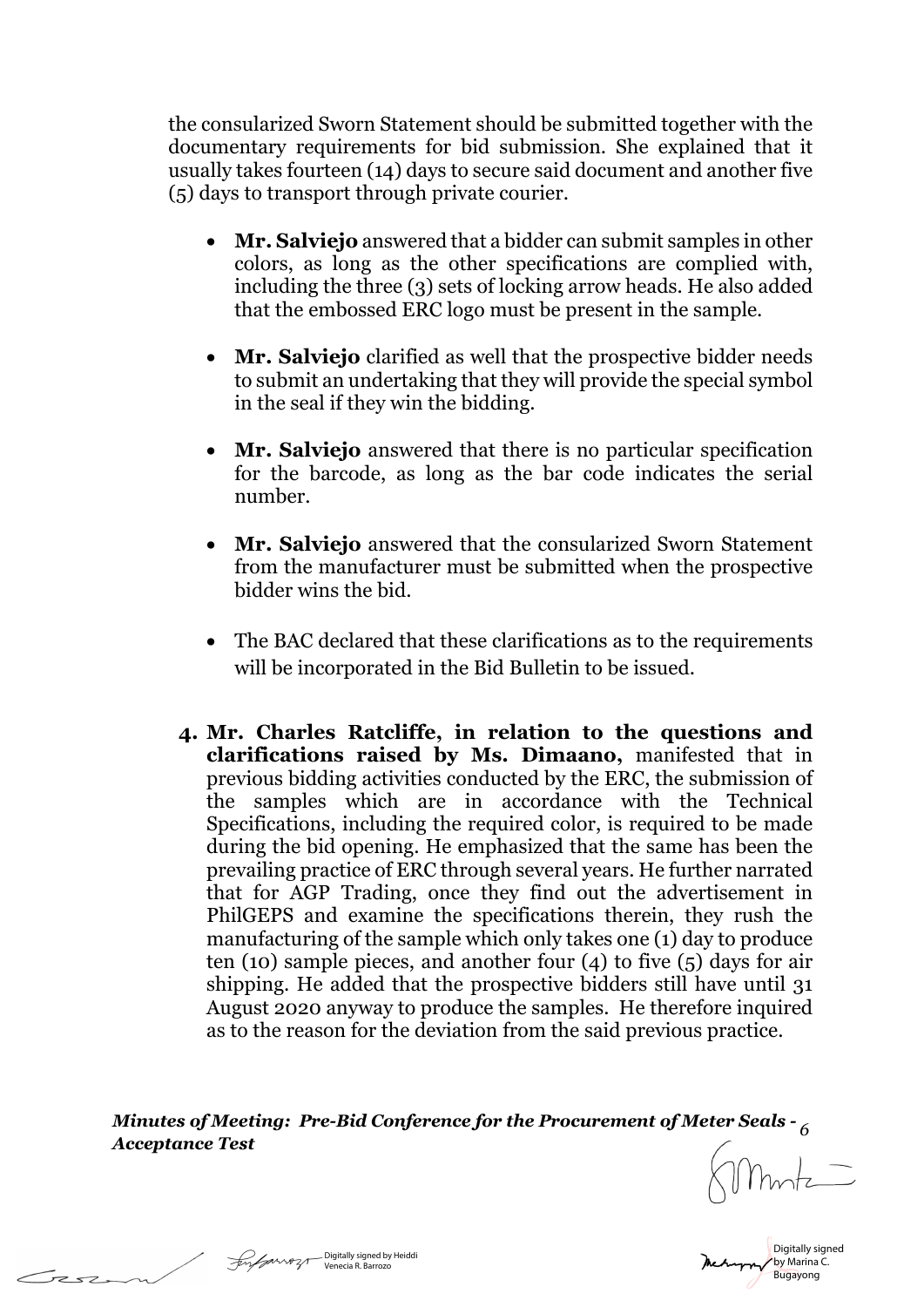- **BAC Chaiperson Barrozo** asked the end-user to further explain why he answered in the affirmative to the question of **Ms. Dimaano** regarding the production of samples.
- **Mr. Salviejo** clarified that he answered in the affirmative because he was not aware as to the number of days it would take to produce the samples**,** but given the information that it only takes ten (10) days to produce the samples, he withdrew his earlier statement and clarified that the prospective bidders must submit samples in accordance with the technical specifications posted. He added that the seal to be produced by the winning bidder must be identical to the samples presented during the bid opening, except for the barcode numbers.
- The BAC therefore clarified that the samples to be submitted must be in accordance with the technical specifications mentioned in the bid documents, including the color and special symbol which were the subject of the earlier query.
- **5. Mr. Miko Cornelio Pacia** from AGP Trading Inc. asked if they can use the consularized Sworn Statement of the manufacturer that they submitted for a previous bidding since the said document does not indicate the validity period. He also asked as to when is the submission of the said sworn statement. Lastly, he asked if the bid opening will be conducted virtually or in person.
	- As to the first question, the BAC clarified that since a new contract will be entered into by the ERC and the winning bidder, an updated document shall be required.
	- As to the second question the BAC declared that it will issue a Bid Bulletin to clarify the said requirement.
	- As to the third question, the BAC answered that the bid opening will be conducted in person at the ERC Office since the ERC currently has no available platform for the online submission of bids.
- **6. Mr. Ratcliffe** mentioned that previously, they were allowed to present the original copies of the documentary requirements for bid submission before the deadline of submission of bids. He added that the previous BAC simply issued a certificate stating that they have

*Minutes of Meeting: Pre-Bid Conference for the Procurement of Meter Seals - Acceptance Test <sup>7</sup>*

Digitally signed by Heiddi Venecia R. Barrozo

 $\tau$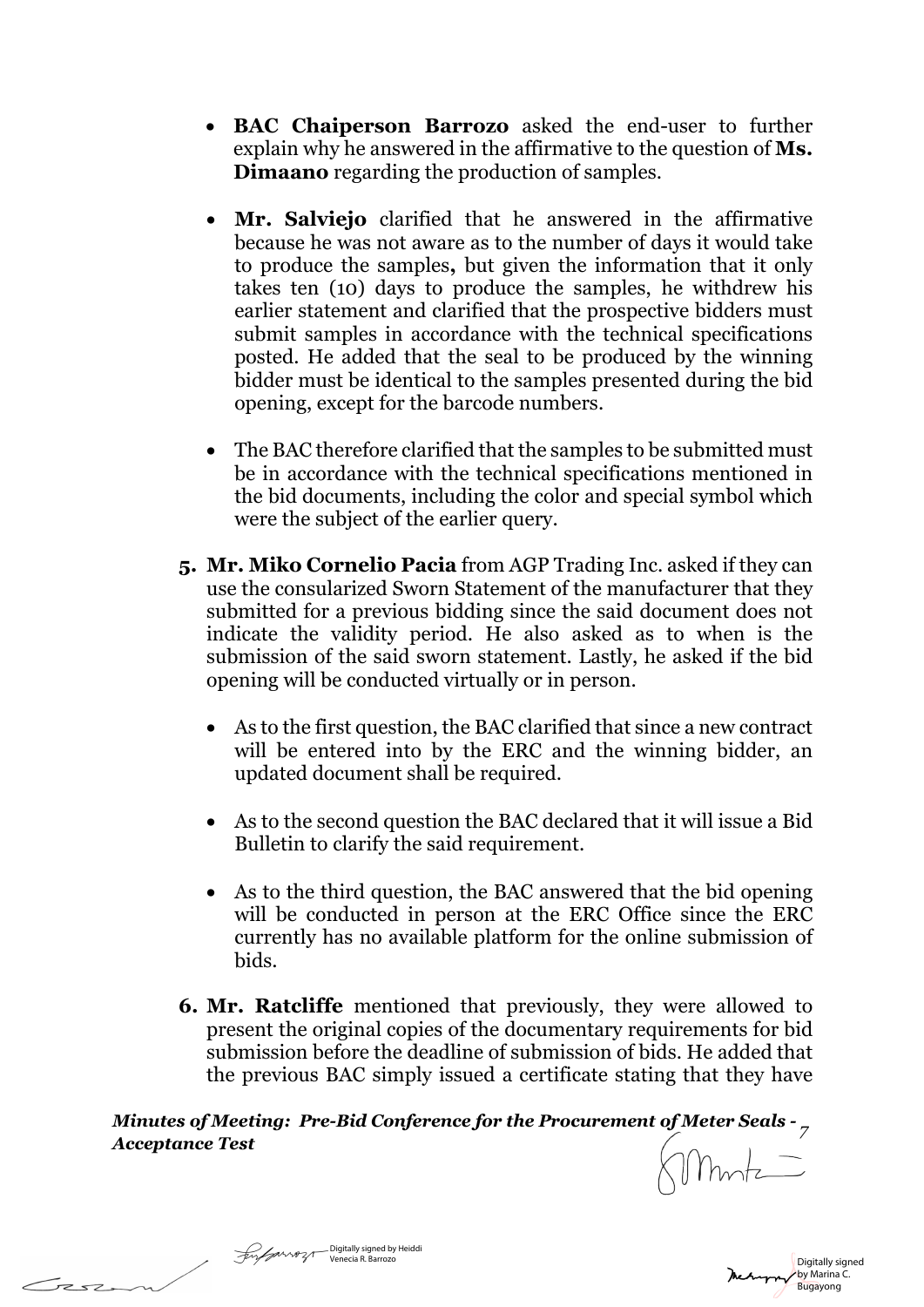already inspected the original documents; thus, during the bid opening, they did not have to bring the original documents for their bid submission but were allowed to submit certified true copies of the same.

**Mr. Pacia** added that this was previously allowed because the bidders usually encounter a delay in the return of their submitted original documents, which they need in order to participate in other bidding projects of other government agencies.

- BAC Chairperson Barrozo said that she cannot comment on behalf of the previous BAC. However, the BAC clarified that the original documents required for bid submission should be presented during the bid opening together with the certified true copies of the same. BAC Chairperson Barrozo later clarified that the issue regarding the submission of original documents shall be resolved through the Bid Bulletin that will be issued by the BAC.
- **7. Mr. Ratcliffe** asked the BAC if the submission and opening of bids can be moved on an earlier date since 31 August 2020 is a holiday.
	- The BAC answered that the amended date for the submission and opening of bids will be included in the Bid Bulletin to be issued.
- **8. Mr. Pacia** asked if attendance in the pre-bid conference is mandatory to participate in the bidding and whether those who did not participate can still buy bid documents and submit their bids.
	- The BAC clarified that attendance to the pre-bid conference is not mandatory and those who did not participate in the pre-bid conference can still participate in the bidding process.

### **V. Other Matters**

 $\mathcal{F}$ 

The BAC Secretariat Chairperson reminded the prospective bidders that they can contact the BAC Secretariat through their official e-mail address and contact number as shown in the PBD for further concerns and clarifications.

*Minutes of Meeting: Pre-Bid Conference for the Procurement of Meter Seals - 8 Acceptance Test*



Digitally signed by Heiddi Venecia R. Barrozo